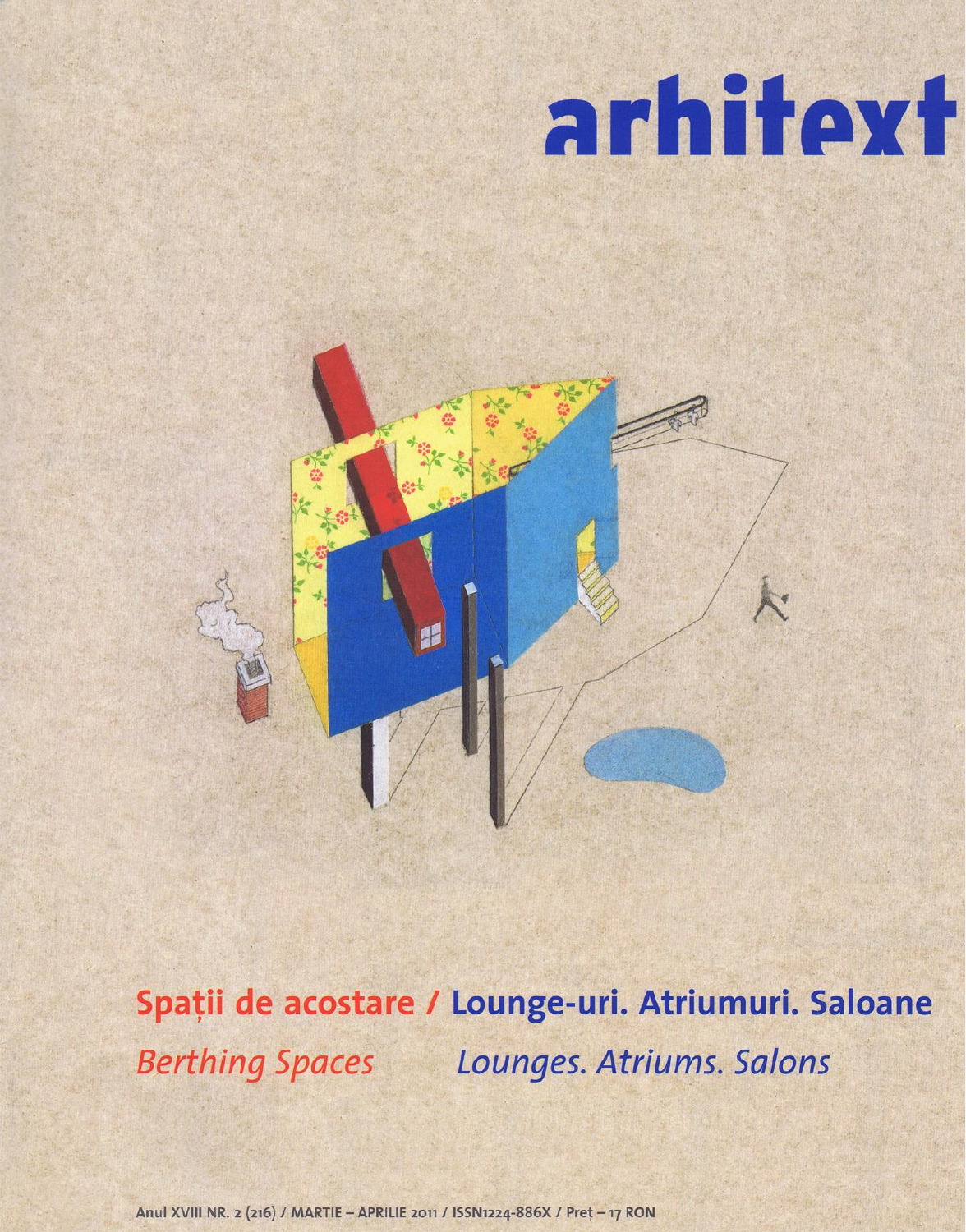



PAUL MCANEARY ARCHITECTS

## **Casa fațetată 1** *faceted house 1*

O palmă de grădină și un petec de cer în desul tesut londonian sunt valorificate optim. Ceea ce ar fi putut să fie o banală extindere a unei «maison de ville», printr-o bucătărie înghesuită între limite separative apropiate devine, prin chibzuita iscusință a arhitecților, o măiastră demonstrație a modului de obținere a fluenței spațiale tridimensionale. «IN» și «OUT» în curtea-bucătărie sau în bucătăria-curte din Hammersmith frizează subtilitatea unei grădini japoneze. *A palm of garden and a patch of sky in the dense London tissue are optimally exploited. What could have been a trivial extension of a «maison de ville», through a crowded kitchen between close separating limits, is, by the deliberate ingenuity of the architects, a masterly demonstration of how to obtain a three-dimensional spatial fluency. «IN» and «OUT» in the yard-kitchen or kitchen-garden from Hammersmith verges the subtlety of a Japanese garden.* (M.P.) 4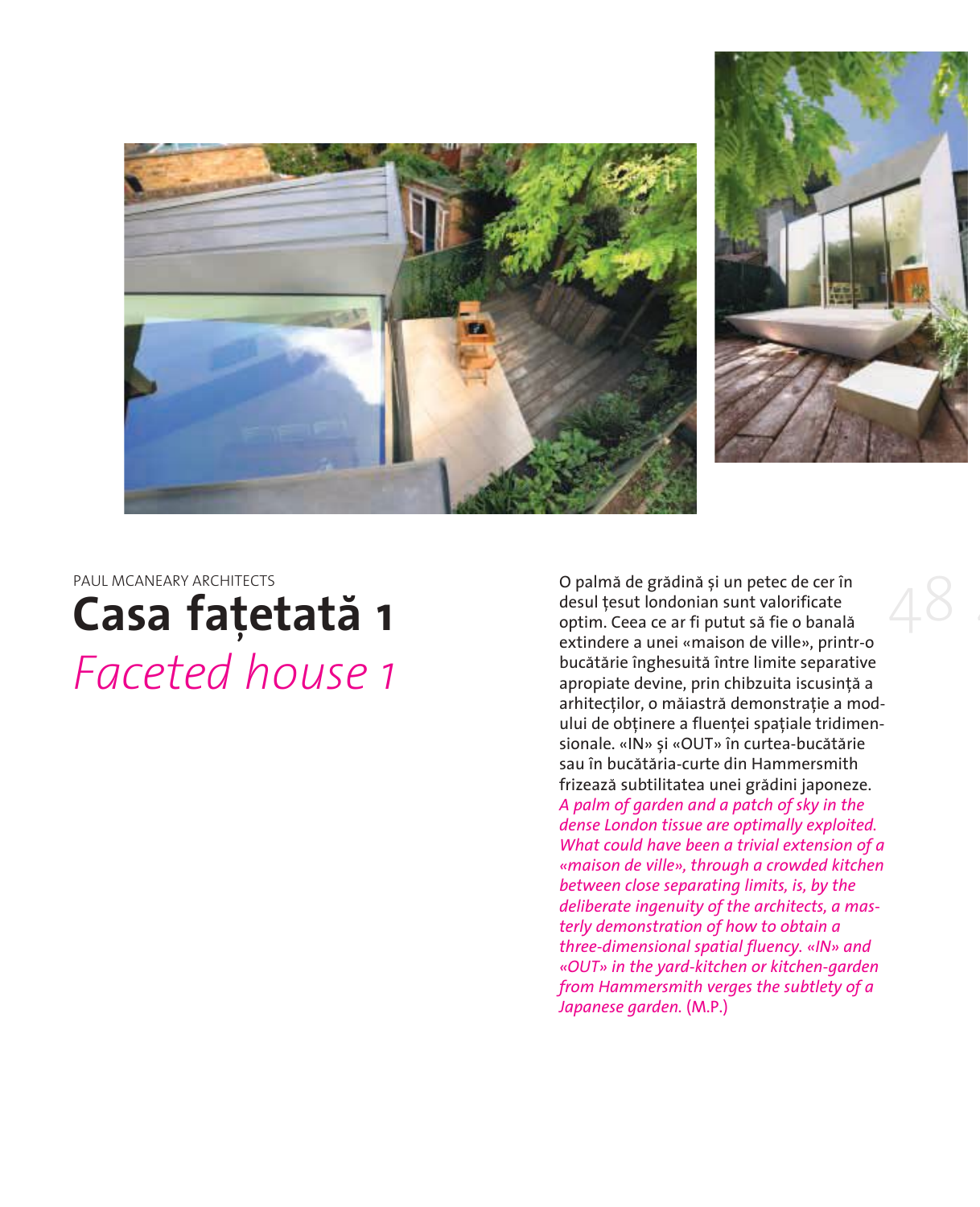

## arhitext 02 / 2011

La baza proiectului s-a aflat intenția de a remodela și extinde o casă cu două etaje și două dormitoare, aflată într-o stare avansată de degradare și care necesita lucrări serioase de reamenajare și modernizare. Clientul a solicitat un proiect contemporan si functional si si-a exprimat dorinta de a putea percepe grădina ca pe o continuare a spațiului domestic, și nu ca pe un spațiu «exterior». Paul McAneary Architects a dat curs acestei intenții prin demolarea anexei dărăpănate aflate în spatele casei, care data din 1980. Noua dependință se caracterizează prin puritatea și definirea clară a liniilor, care respectă structura existentă și împrumută acestei case o estetică uniformă unică. Fațada sculpturală este surprinzătoare din punct de vedere vizual, dar și elegantă. Paul McAneary Architects a reconfigurat și extins spațiul existent, prin proiectarea unui imens plan deschis: conceptul aflat la baza întregului proiect este o răsucire de 30° care permite suprapunerea fizică și perceptivă dintre spațiul interior și cel exterior, dintre grădină și pragul bucătăriei – astfel încât, atunci când te afli la chiuvetă, simți efectiv grădina care se întinde în spatele tău. Această idee conceptuală este evidentă în detaliile fațadei fațetate cu plăci de zinc și în platforma exterioară delicat articulată, cu marginile decupate spre interior într-un unghi discret. Grădina devine un ingredient vital al spațiului locativ.

Clientul a solicitat o locuintă ordonată și practică. PMA a răspuns acestei solicitări prin proiectarea unui perete de depozitare; o soluție simplă și multifuncțională, alcătuită din panouri economice Ikea la interior și din uși lăcuite cu lac de înaltă calitate, fără mâner, la exterior. S-a proiectat un dulap ascuns în celălalt capăt al bucătăriei, unde sunt depozitate prăjitorul de pâine, ibricul și restul ustensilelor de bucătărie, în același mod în care soluțiile pentru baie și dulapul utilitar ascund aceste funcții ocazionale. Tehnologia a fost ascunsă în limita posibilului pentru o mai bună integrare a tuturor cerințelor, astfel încât spațiul să rămână cât mai calm, mai ordonat și mai contemplativ cu putință.

Lumina invadează casa prin secțiuni foarte fine, cum ar fi cele ale ușilor glisante, sau prin uriașul panou fix autoportant al fațadei care se retrage spre interiorul clădirii formând un acoperiș autoportant pliat. Rezultă un «balet de lumini», pe măsură ce razele soarelui pătrund în casă și se prind într-un dans care se întinde pe tot parcursul zilei, sfârșindu-se abia atunci când planșeul și tavanul, vopsite în culori blânde, alungă lumina în celălalt capăt al casei.

Data finalizării / *Completion Date*: 2009 Valoarea contractului / *Contract Value*: 140 000 £ / *£ 140k* Suprafa]a / *Area*: 185 mp / sam Locatia / Location: Hammersmith, Londra / *London* Client / *Client*: Kent Hoskins Echipa de proiectare / *Design Team*: Paul McAneary, Matthias Laumayer Contractant / *Contractor*: Sheppard construction Furnizor / *Supplier*: Fine Line Aluminium, Rheinzink, Vola Fotografii / *Photographer*: Paul McAneary Architects Ltd Premii / *Award*: Living Space Design of the Year, Design Awards 2010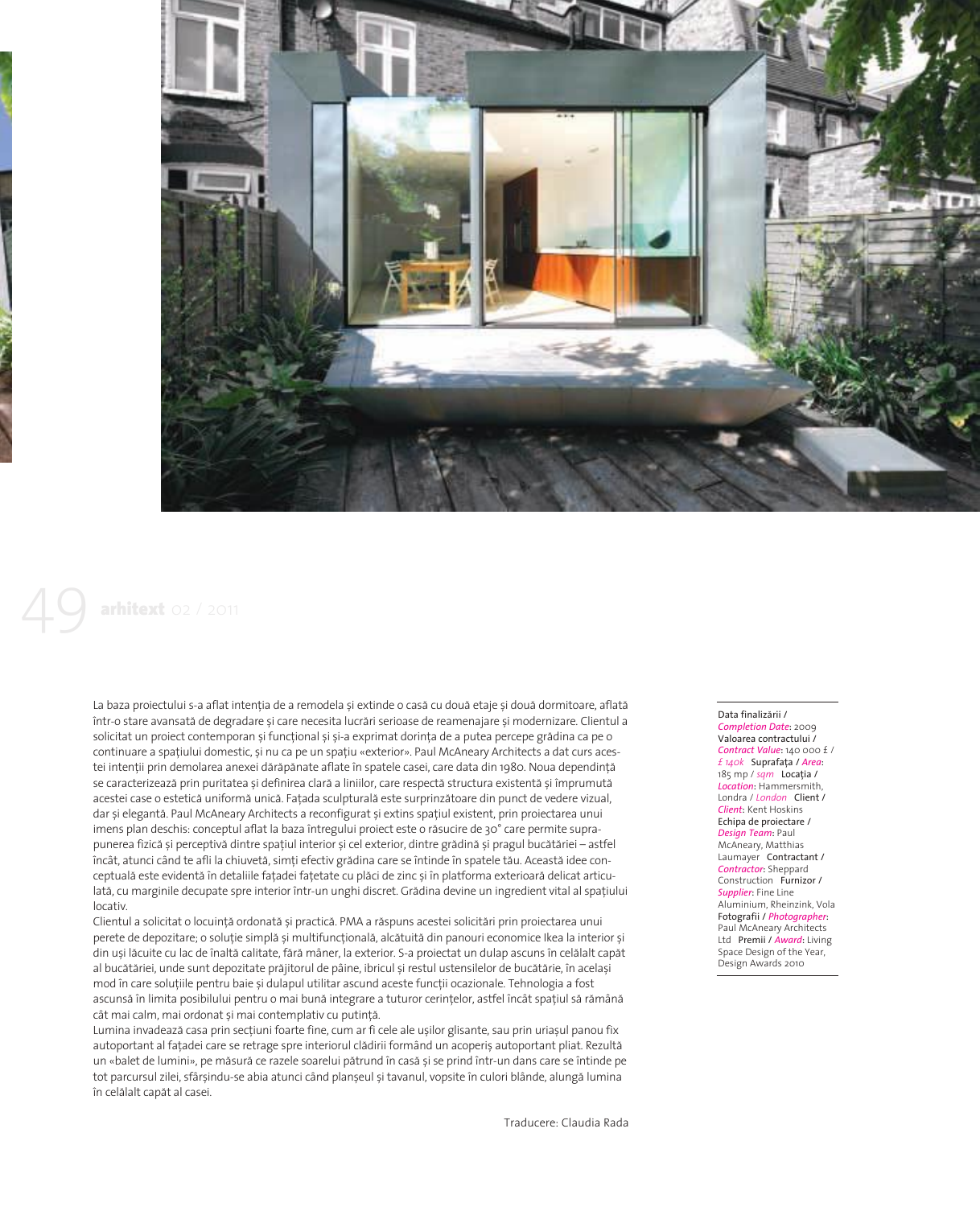

*The project's brief was to remodel and extend the three bedroom two storey house that was in a decrepit state and in need of considerable refurbishment and modernisation. The client asked for a contemporary design and functionality and he also expressed the desire to be able to perceive the garden as a continuation of the domestic space rather than «the outdoor». Paul McAneary Architects responded to the brief by demolishing the existing 1980's rear extension to the property that was crumbling and dilapidated. The new extension is added by a clean and clearly defined line to the rear that respects its heritage and gives this house a unique, uniform aesthetic. The sculptural façade is visually striking and elegant at the same time. Paul McAneary Architects reconfigured and expanded the existing space by designing a huge openplan: the concept driving the whole design is a 30° twist that allows physical and perceptive overlapping between the indoor and the outdoor spaces, between the garden and kitchen thresholds – so whilst at the sink you feel the garden is actually behind you. This conceptual idea is manifest in the details of the faceted zinc facade and the floating external deck, being cut back to a fine angled edge. The garden becomes a vital ingredient of the living space.* 

*The client requested a clutter-free and practical house. PMA responded with their designed concept storage wall; a simple multi-purpose solution made of economical Ikea carcasses for the interior, and high quality lacquered handleless doors for the outer surface. They designed a concealed cupboard at the end of the kitchen bench top which carefully hides the toaster, kettle and all the other kitchen clutter in the same way that the WC and utility cupboard design solutions hide away these occasional functions. Technology is also hidden as much as possible, to fully integrate all requirements so as the space could remain as calm, uncluttered and contemplative as possible.*

*Light floods into the house via the finest possible sections, making up the sliding doors, combined with the large fixed frameless panel of the facade that folds back into the depth of the building with a frameless folded roof panel. A «ballet of light» is the result, as the light casts a sharp beam into the depth of the house which dances through the space during the hours of daylight extenuated by the light colored floor and ceiling which bounce the light to the other end of the house.*

50